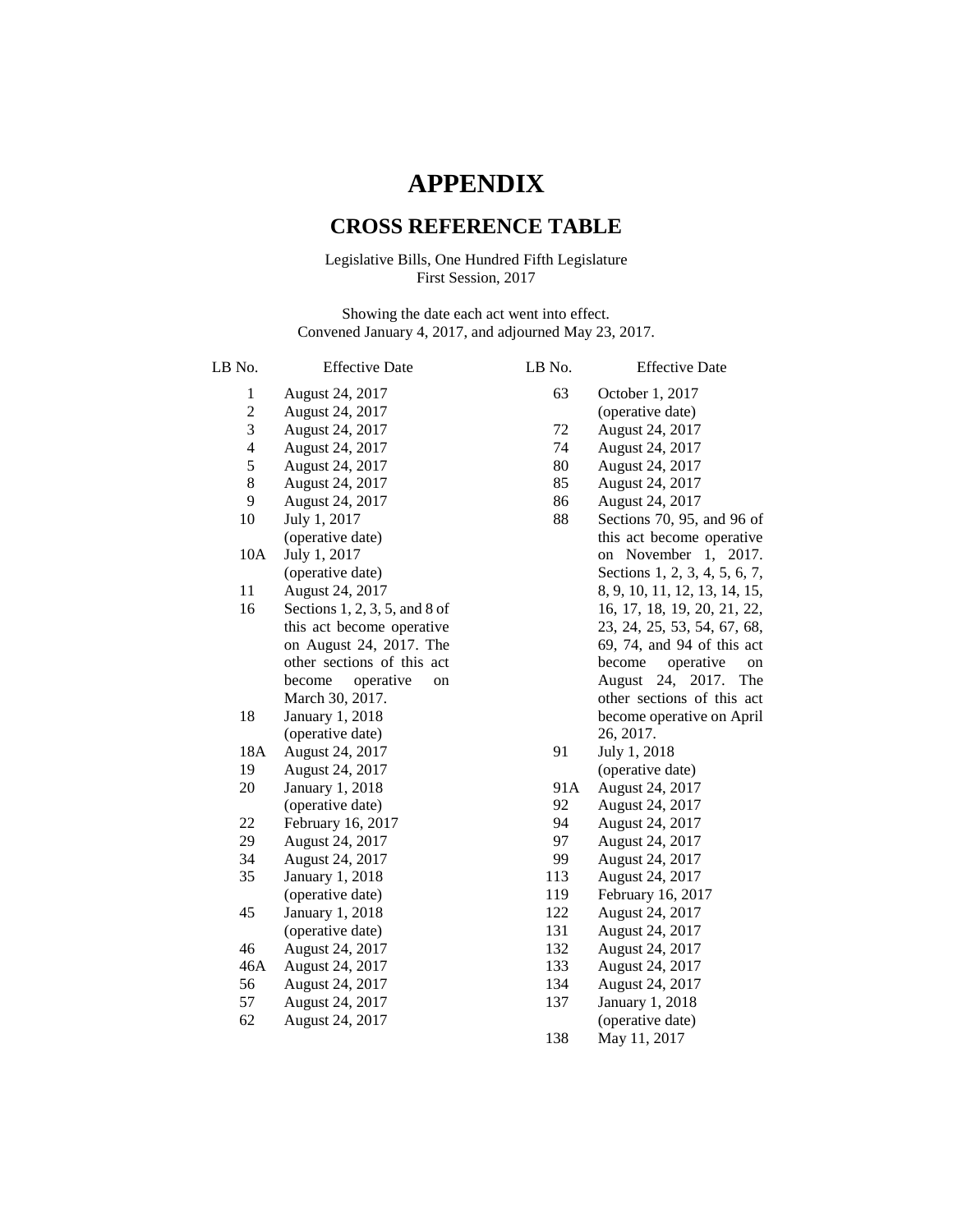LB No. **Effective Date** 

| 140        | Sections 1, 2, 3, 4, 5, 6, 7,                                                    |
|------------|----------------------------------------------------------------------------------|
|            | 8, 9, 10, 11, 12, 13, 14, 15,                                                    |
|            | 16, 17, 18, 19, 20, 21, 22,                                                      |
|            | 23, 24, 25, 26, 27, 28, 29,                                                      |
|            | 30, 31, 32, 33, 34, 35, 36,                                                      |
|            | 37, 38, 39, 40, 41, 42, 43,                                                      |
|            | 44, 45, 46, 47, 48, 49, 50,                                                      |
|            | 51, 52, 53, 54, 55, 56, 57,                                                      |
|            | 58, 59, 60, 61, 62, 63, 64,                                                      |
|            | 65, 66, 67, 68, 69, 70, 71,                                                      |
|            | 72, 73, 74, 75, 76, 77, 78,                                                      |
|            | 79, 80, 81, 82, 83, 84, 85,                                                      |
|            | 86, 87, 88, 89, 90, 91, 92,                                                      |
|            | 93, 94, 95, 96, 97, 98, 99,                                                      |
|            | 100, 101, 102, 103, 104,                                                         |
|            | 105, 106, 107, 108, 109,                                                         |
|            |                                                                                  |
|            |                                                                                  |
|            | 110, 111, 112, 113, 114,<br>115, 116, 117, 118, 119,<br>120, 121, 122, 123, 124, |
|            | 125, 126, 127, 128, 129,                                                         |
|            | 131, 132, 133, 135, 136,                                                         |
|            | 137, 138, 139, 140, 141,                                                         |
|            | 142, 143, 144, 145, 146,                                                         |
|            | 147, 148, 150, 151, 152,                                                         |
|            | 153, 154, 155, 156, 157,                                                         |
|            | 158, 159, 161, and 163 of                                                        |
|            | this act become operative                                                        |
|            | on August 24, 2017. The                                                          |
|            | other sections of this act                                                       |
|            | become operative on                                                              |
|            | March 30, 2017.                                                                  |
| 142        | May 11, 2017                                                                     |
| 148<br>149 | August 24, 2017<br>May 13, 2017                                                  |
| 151        | April 28, 2017                                                                   |
| 152        | August 24, 2017                                                                  |
| 154        | August 24, 2017                                                                  |
| 159        | May 11, 2017                                                                     |
| 161        | August 24, 2017                                                                  |
| 166        | April 28, 2017                                                                   |
| 171        | May 13, 2017                                                                     |
| 172        | January 1, 2018                                                                  |
|            | (operative date)                                                                 |
| 176        | August 24, 2017                                                                  |
| 180        | August 24, 2017                                                                  |
| 180A       | August 24, 2017                                                                  |
| 182        | August 24, 2017                                                                  |
| 184        | August 24, 2017                                                                  |

| LB No.      | <b>Effective Date</b>                                 |
|-------------|-------------------------------------------------------|
| 185         | August 24, 2017                                       |
| 186         | August 24, 2017                                       |
| 195         | August 24, 2017                                       |
| 200         | August 24, 2017                                       |
| 203         | August 24, 2017                                       |
| 204         | August 24, 2017                                       |
| 207         | August 24, 2017                                       |
| 209<br>210  | August 24, 2017<br>August 24, 2017                    |
| 217         | Sections 1, 2, 3, 4, 6, 10,                           |
|             | 11, 12, 13, 16, 17, 18, 19,                           |
|             | 20, 22, 23, 24, 25, 26, 27,                           |
|             | 28, 29, 30, 31, 32, 33, 34,                           |
|             | 35, 37, and 40 of this act                            |
|             | become operative<br>on                                |
|             | August 24, 2017. Sections                             |
|             | 21 and 38 of this<br>act                              |
|             | operative<br>become<br>on                             |
|             | January 1, 2018. The other                            |
|             | sections of this act become<br>operative on April 28, |
|             | 2017.                                                 |
| 222         | August 24, 2017                                       |
| 223         | May 10, 2017                                          |
| 225         | Sections 3 and 18 of this                             |
|             | act become operative on                               |
|             | September 3, 2017. The                                |
|             | other sections of this act                            |
|             | become operative on April                             |
|             | 28, 2017.                                             |
| 225A<br>231 | April 28, 2017<br>August 24, 2017                     |
| 234         | May 11, 2017                                          |
| 239         | August 24, 2017                                       |
| 241         | August 24, 2017                                       |
| 253         | August 24, 2017                                       |
| 255         | May 11, 2017                                          |
| 255A        | May 11, 2017                                          |
| 257         | August 24, 2017                                       |
| 259         | Sections 5, 6, 7, 8, 9, 10,                           |
|             | 12, 13, 14, and 17 of this<br>act become operative on |
|             | July 1, 2019. The other                               |
|             | sections of this act become                           |
|             | operative on August 24,                               |
|             | 2017.                                                 |
| 259A        | August 24, 2017                                       |
|             |                                                       |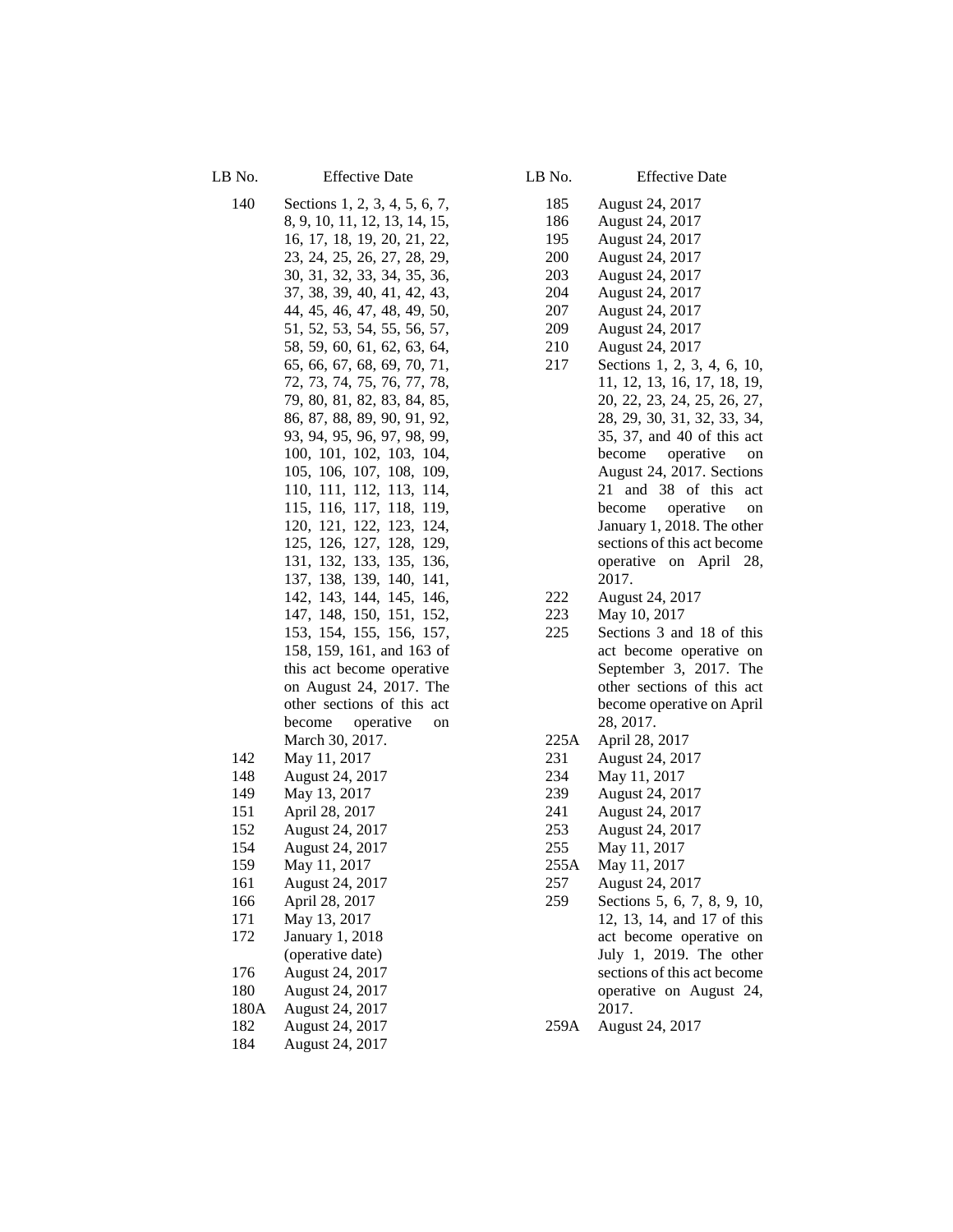LB No. Effective Date

263 Sections 5, 6, 17, 20, 22, 52, 101, and 104 of this act become operative on January 1, 2019. Sections 1, 2, 3, 4, 7, 8, 9, 10, 11, 13, 14, 15, 16, 18, 19, 21, 23, 24, 26, 29, 30, 32, 33, 34, 35, 36, 37, 39, 40, 41, 42, 43, 44, 45, 46, 47, 48, 49, 50, 51, 54, 56, 57, 59, 60, 61, 64, 65, 66, 68, 69, 71, 73, 74, 75, 76, 77, 78, 79, 94, 95, 96, 97, 98, 99, 100, and 105 of this act become operative on August 24, 2017. The other sections of this act become operative on April 28, 2017. 263A April 28, 2017 264 August 24, 2017 267 August 24, 2017 268 August 24, 2017 268A July 1, 2017 (operative date) 271 August 24, 2017 274 August 24, 2017 276 August 24, 2017 280 May 13, 2017 289 August 24, 2017 289A August 24, 2017 300 August 24, 2017 306 August 24, 2017 307 August 24, 2017 315 August 24, 2017 317 August 24, 2017 318 May 13, 2017 320 August 24, 2017 323 August 24, 2017 327 July 1, 2017 (operative date) 328 July 1, 2017 (operative date) 329 July 1, 2017 (operative date) 330 July 1, 2017 (operative date) 331 May 16, 2017

LB No. Effective Date

- 332 May 16, 2017
- 333 Sections 5, 10, and 13 of this act become operative on October 1, 2017. Sections 6 and 11 of this act become operative on August 24, 2017. The other sections of this act become operative on May 24, 2017.
- 335 May 13, 2017
- 339 July 1, 2017 (operative date) 340 July 1, 2017
- (operative date) 346 August 24, 2017 371 August 24, 2017
- 375 August 24, 2017 376 April 28, 2017 382 July 1, 2017 (operative date) 383 August 24, 2017
- 406 August 24, 2017 407 August 24, 2017
- 409 May 11, 2017 415 May 24, 2017
- 415A May 24, 2017 417 August 24, 2017 427 August 24, 2017
- 430 August 24, 2017 432 July 1, 2017 (operative date) 444 August 24, 2017 451 August 24, 2017 455 August 24, 2017 458 August 24, 2017 463 August 24, 2017
- 464 May 11, 2017 476 August 24, 2017
- 478 May 10, 2017 481 January 1, 2018
- (operative date) 487 August 24, 2017 492 August 24, 2017
- 506 August 24, 2017 508 August 24, 2017
- 509 August 24, 2017 509A August 24, 2017
- 
- 
- 
-